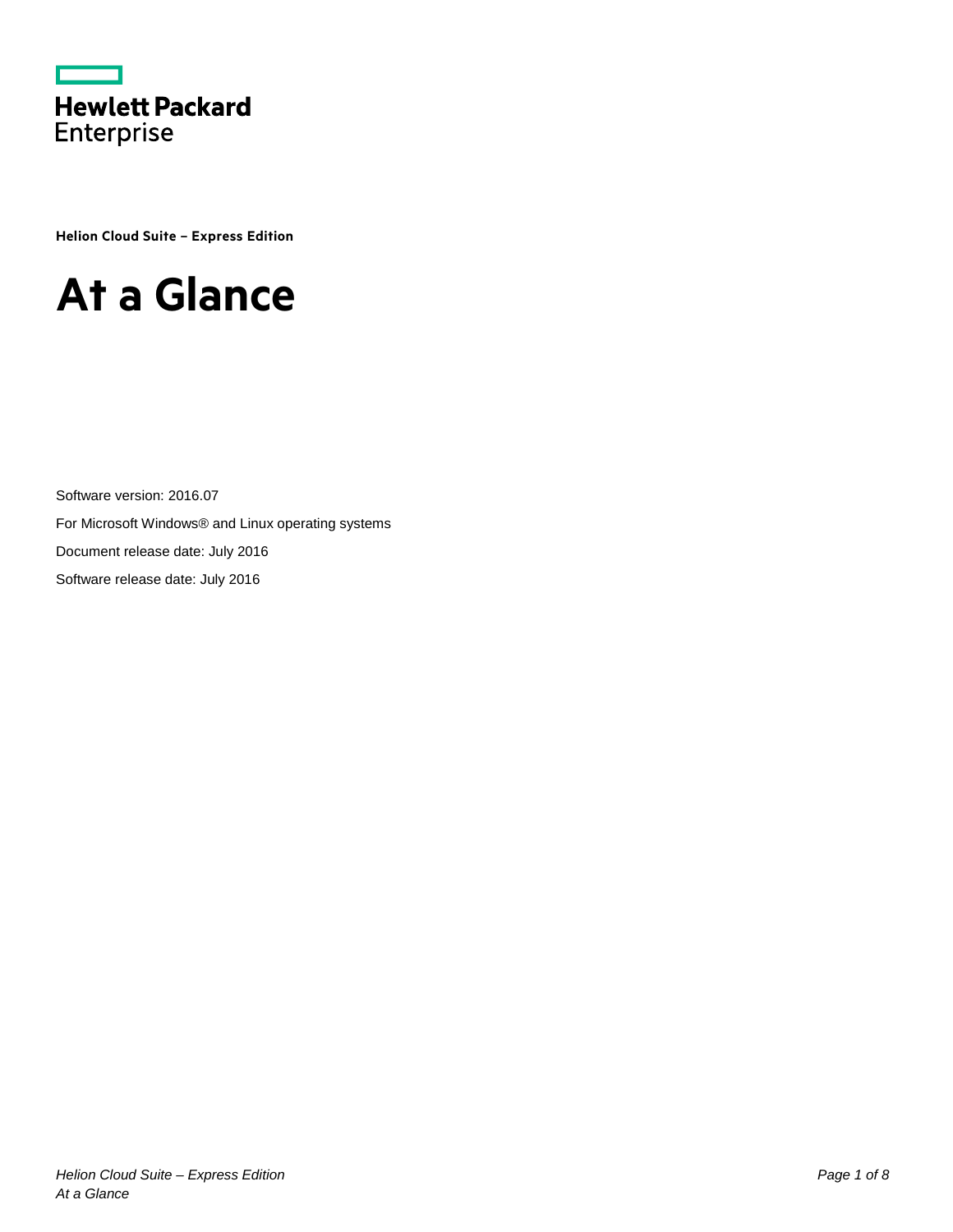# **Contents**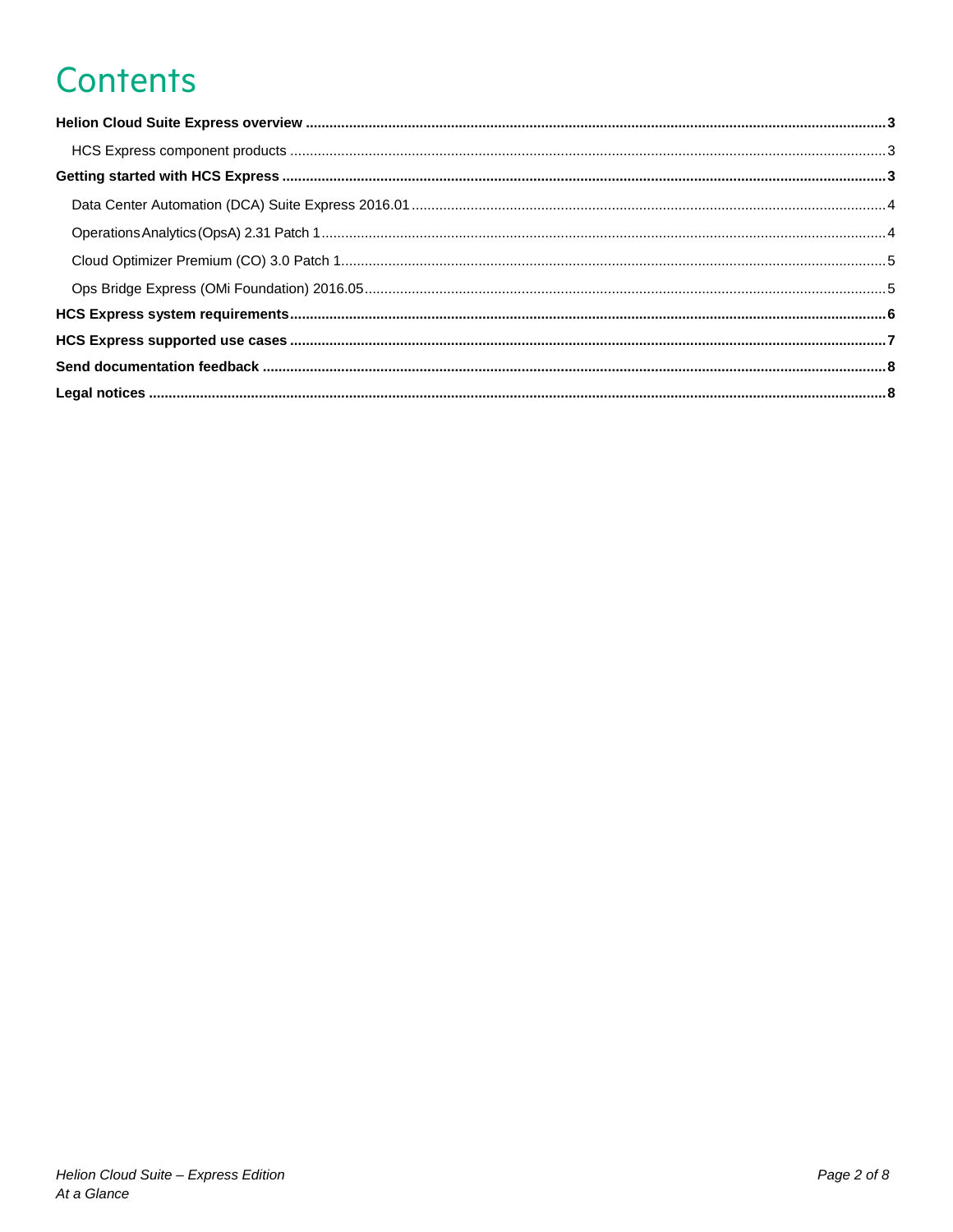# <span id="page-2-0"></span>Helion Cloud Suite Express overview

Helion Cloud Suite Express Edition 2016.01 (HCS Express) offers complete lifecycle management for bare-metal, operating systems, virtual machines and containers. HCS Express provides a solution that allows you to build your Private cloud and then expand into Public and Managed Clouds, using the following integrated products:

- Cloud Service Automation
- Operations Orchestration
- IT Business Analytics Cloud Analytics
- Virtualization Performance Viewer
- Operations Analytics Express
- Enterprise Maps Cloud Assessment
- Universal CMDB

This At a Glance guide describes the HCS Express component products and provides important links to documentation and websites to help get you started:

- [Getting started with HCS Express](#page-2-3)
- [HCS Express component product integration matrix](#page-5-0)
- **[HCS Express system requirements](#page-5-0)**
- [HCS supported use cases](#page-6-0)

### <span id="page-2-1"></span>HCS Express component products

HCS Express includes the DCA Virtual Appliance Express 2016.01, and provides a solution that allows you to build your private cloud and then expand into public and managed clouds, using the following integrated products:

| <b>Product</b>                                                           | <b>Version</b>                       |
|--------------------------------------------------------------------------|--------------------------------------|
| Data Center Automation (DCA) Suite Express                               | 2016.01 -- 1.10 Appliance            |
| Operations Analytics Premium (OpsA Premium) (limited to VM & Bare metal) | 2.31 + patch Install (02.31.209_IP2) |
| Cloud Optimizer Premium (vPV/CO Premium)                                 | 3.0 - patch 1                        |
| Ops Bridge Express (OMi Foundation only)                                 | 2016.05                              |

<span id="page-2-3"></span>**Note:** To ensure the latest content, install all applicable recommended patches for the Helion Cloud Suite Express. To find the latest patches, go to [https://softwaresupport.hpe.com/,](https://softwaresupport.hpe.com/) select **Dashboards > Patches**, and search for your virtual-appliance product and version.

## <span id="page-2-2"></span>Getting started with HCS Express

The HCS Express edition consists of the DCA Virtual Appliance Express edition (DCA Express), Operations Analytics Premium (OpsA Premium) (limited to VM & Bare metal), and Cloud Optimizer Premium (CO Premium) allowing you to automate server provisioning, audit and compliance, software and patch management, and virtualization management activities.

You can leverage and customize the sample out-of-the-box Operations Portal user-interface flows for management activities, and tap into OO and SA features for more complex use cases.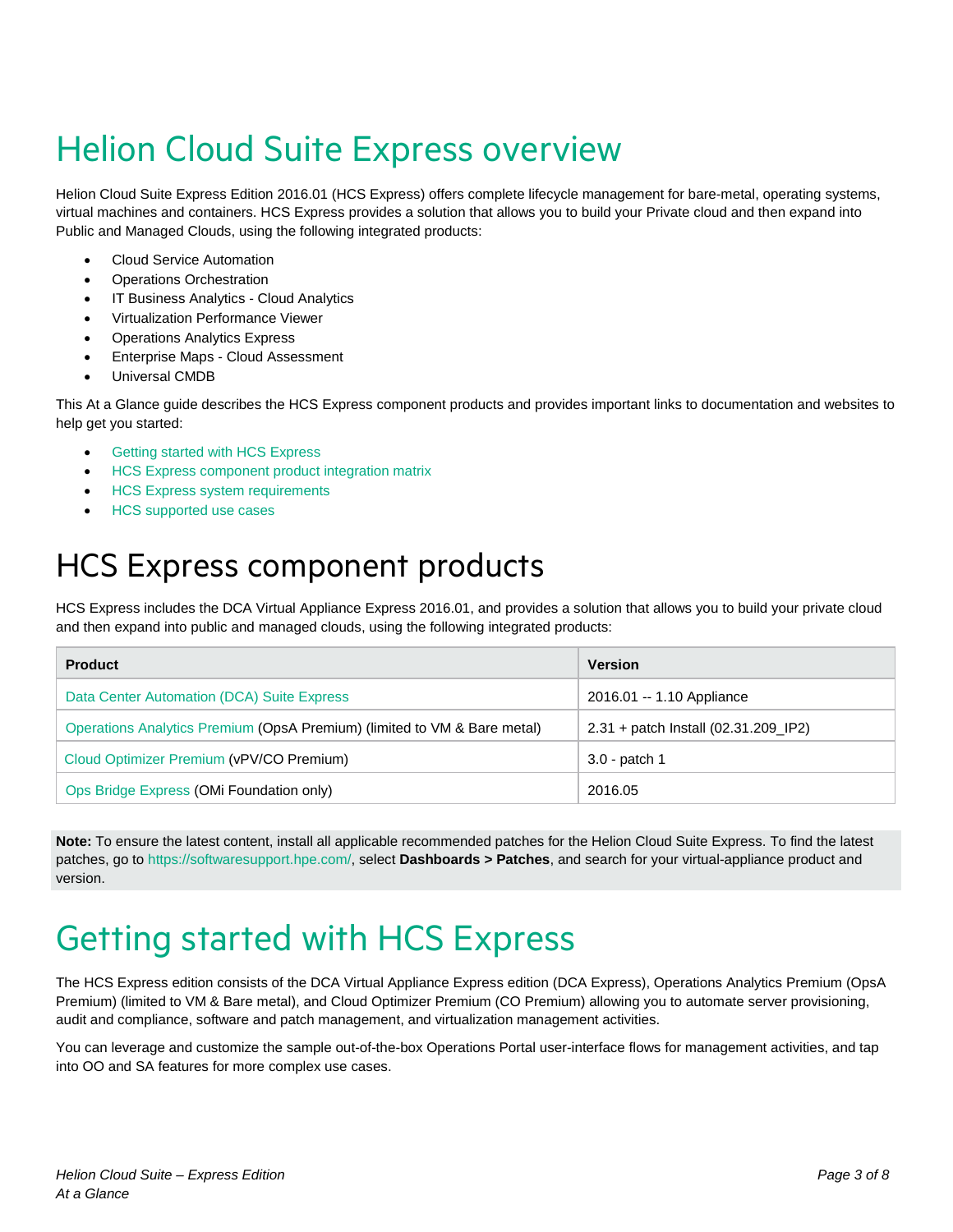#### **HCS Express documentation and HPE online resources**

| <b>Document</b>                                  | Link |
|--------------------------------------------------|------|
| Data Center Automation Suite Premium At a Glance | go   |
| Open Source and Third-Party Licenses             | go   |
| <b>HPE Software Support</b>                      | go   |
| HPE Integrations website                         | go   |

## <span id="page-3-0"></span>Data Center Automation (DCA) Suite Express 2016.01

Data Center Automation Suite Express (DCA Express) is a complete automation solution for centralizing and streamlining many data center functions. DCA Express is a virtual appliance that bundles Operations Orchestration (OO) and Server Automation (SA) to provide tools that automate critical areas of your data center's server management, business service compliance, and IT processes, including provisioning, configuration, compliance, patching, and release management for databases and applications services.

With DCA Express you can automate data center management activities such as:

- Day 1 Server provisioning
- Day 2 Audit and compliance, software management, virtualization management, and more

You can leverage packaged user interface flows for day 1 and day 2 management activities and can also tap into the rich capabilities of OO, CSA, and SA for more complex management use cases.

#### **Getting started with DCA Virtual Appliance 2016.01**

| <b>Document</b>                         | Link |  |
|-----------------------------------------|------|--|
| <b>Release Notes</b>                    | go   |  |
| <b>Support and Compatibility Matrix</b> | go   |  |
| User Guide                              | go   |  |
| Installation and Administration Guide   | go   |  |

## <span id="page-3-1"></span>Operations Analytics(OpsA) 2.31 Patch 1

Operations Analytics (OpsA) Premium(formerly "Operations Log Intelligence (OLI)"), limited to virtual machine and bare metal in this suite. Ops A is a log management solution that is optimized for extremely high event throughput, efficient long-term storage, and rapid data analysis. OpsA receives and stores events; supports search, and retrieval; andcan optionally forward selected events.

#### **Getting started with OpsA 2.31 + patch Install (02.31.209\_IP2)**

| <b>Resource</b>                                                                                         | Link |
|---------------------------------------------------------------------------------------------------------|------|
| Release Notes                                                                                           | go   |
| Support and Compatibility Matrix - see the Release Notes                                                | go   |
| Administrator's Guide<br>"Installation and Initialization"<br>$\bullet$<br>"Configuration"<br>$\bullet$ | go   |
| OLI web site                                                                                            | go   |
| <b>HPE Software Support</b>                                                                             | go   |
| Downloads and content HPE Live Network                                                                  | go   |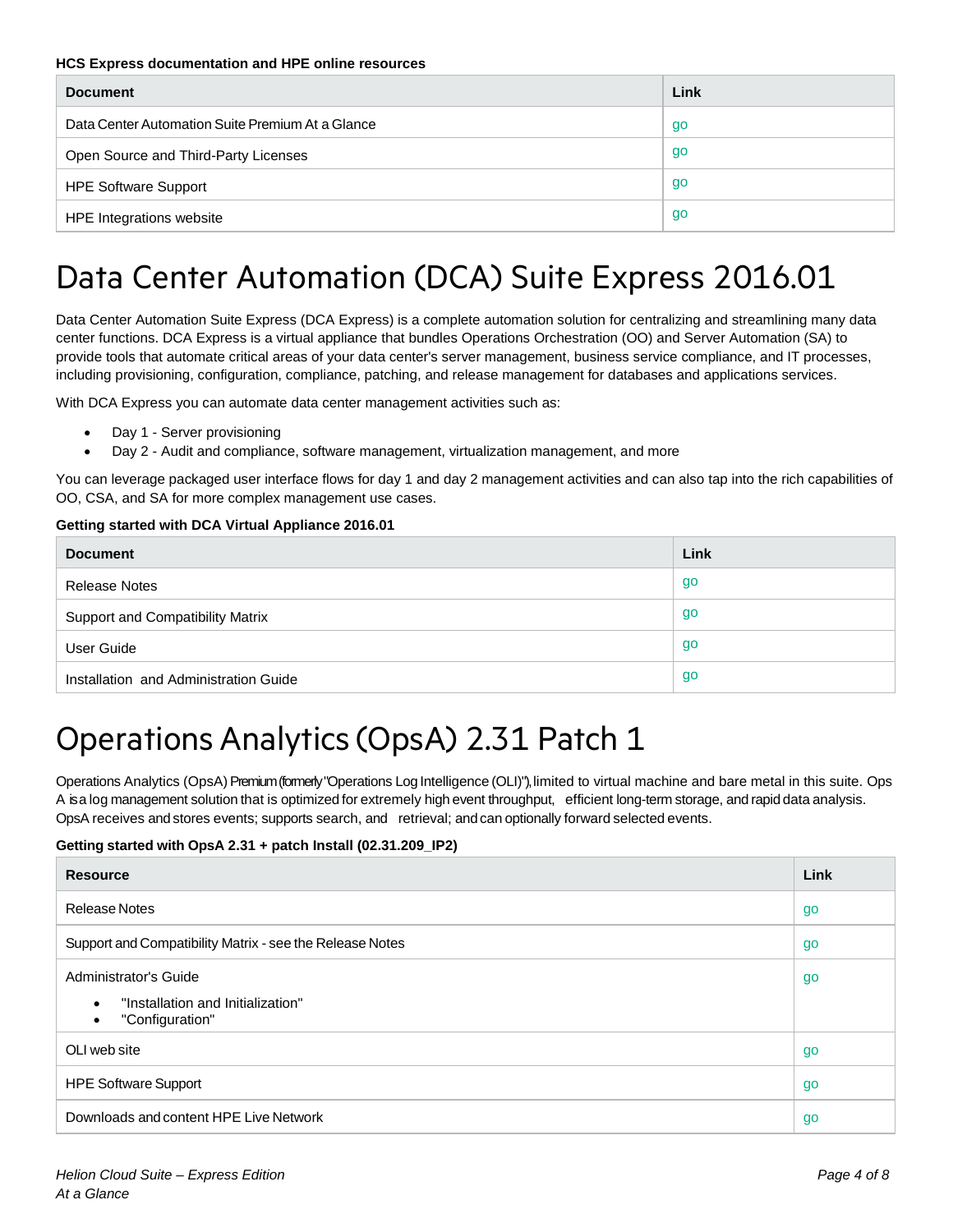## <span id="page-4-0"></span>Cloud Optimizer Premium (CO) 3.0 Patch 1

Cloud Optimizer Premium (CO Premium), formerly Cloud Optimizer Premium (CO Premium) is a web-based analysis and visualization tool that analyzes performance trends of elements in virtualized environments. It enables virtualization monitoring by providing an overview of the environment, near-real-time and historical data analysis and triaging using an interactive dashboard. It also enables monitoring for cloud and hypervisor environments. CO Premium helps you visualize performance data for elements in the context of each other to rapidly analyze bottlenecks. CO Premium provides performance monitoring, graphing, and reporting in a single interface.

**Note:** Two installation formats are available: install and appliance.

#### **Getting started with CO 3.0 Patch 1**

| <b>Resource</b>                                                                                                                          | Link |
|------------------------------------------------------------------------------------------------------------------------------------------|------|
| Complete documentation set                                                                                                               | go   |
| <b>Release Notes</b>                                                                                                                     | go   |
| Online Help<br>"Chapter 3: Configuring HP vPV Using Settings"<br>"Chapter 11: HP vPV API Reference"                                      | go   |
| Virtual Appliance in the Interactive Installation Guide (zip)                                                                            | go   |
| <b>Installation Guide</b><br>"Chapter 2: Installation Requirements"<br>"Chapter 4: Installing HP vPV"<br>"Chapter 6: Configuring HP vPV" | go   |
| Open Source Third-Party License Agreement Guide                                                                                          | go   |
| Documentation Library                                                                                                                    | go   |
| <b>Support Matrix</b>                                                                                                                    | go   |
| vPV Youtube Playlist                                                                                                                     | go   |
| <b>HPE Blog Search</b>                                                                                                                   | go   |
| <b>HPE Software Support</b>                                                                                                              | go   |

## <span id="page-4-1"></span>Ops Bridge Express (OMi Foundation) 2016.05

The Ops Bridge Premium is a suite of software that provides the ability to sense, analyze, and adapt to manage IT services that support digital business. With advanced event correlation, log intelligence, predictive analytics, and automation, you can remediate issues across all your technologies to prioritize business targets. Operations Bridge Premium Suite includes these component products: Operations Manager i (OMi), Operations Bridge Reporting (OBR), Sitescope, Operations Agent & Infrastructure SPIs, and Operations Bridge System Collectors.

OMi is the core component of the Operations Bridge solution and the only product that dynamically and automatically discovers and correlates data, event topology, and metrics. As the operations bridge, it consolidates all IT infrastructure monitoring in a central event console, and relates the events to the IT services that depend on that infrastructure.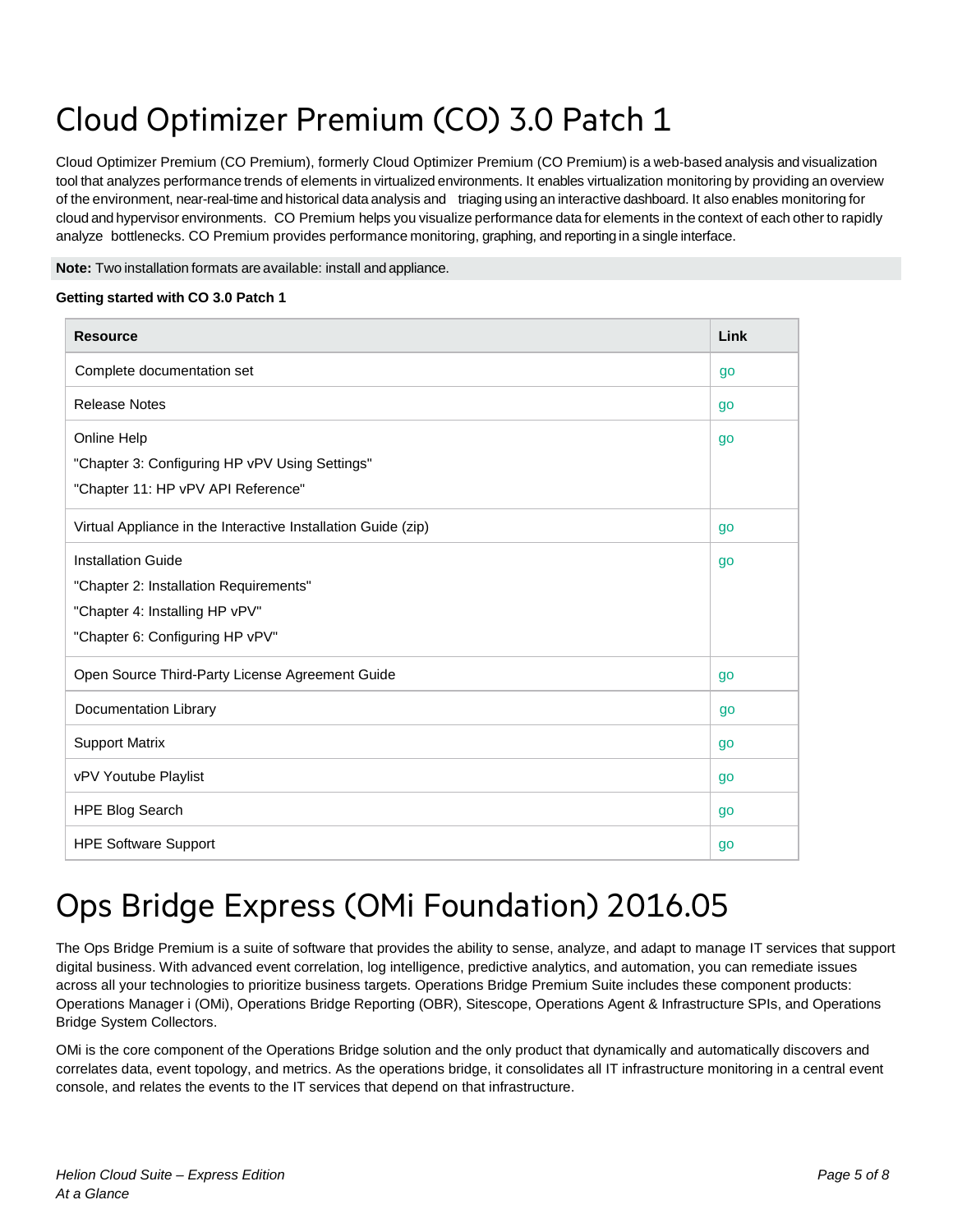#### **Getting started with Opera**t**ions Bridge Express 2016.05**

| <b>Resource</b>                                              | Link |
|--------------------------------------------------------------|------|
| <b>OMi Management Packs</b>                                  | go   |
| <b>OMI Documentation Library</b>                             | go   |
| <b>OBR Documentation Library</b>                             | go   |
| Sitescope Documentation Library                              | go   |
| Operations Agent & Infrastructure SPIs Documentation Library | go   |
| <b>HPE Software Support</b>                                  | go   |
| Downloads and content HPE Live Network                       | go   |

## <span id="page-5-0"></span>HCS Express system requirements

| Server(s)                                                                                     | <b>CPU</b>     | <b>MEM</b><br>(GB) | <b>DISK</b><br>(GB) | <b>OS</b>           | <b>Notes</b>                                                                                                       |
|-----------------------------------------------------------------------------------------------|----------------|--------------------|---------------------|---------------------|--------------------------------------------------------------------------------------------------------------------|
| CO 3.0 for 1k Monitored Instances (Vertica included)                                          | $\overline{2}$ | 4                  | 100                 | CentOS              |                                                                                                                    |
| DCAA 2016.01 (Postgres included)                                                              | 8              | 32                 | 256                 | CentOS              | 19.2 GB Thin-<br>Provisioned, 256 GB<br><b>Thick-Provisioned</b>                                                   |
| OpsA - 1                                                                                      |                |                    |                     |                     |                                                                                                                    |
| Operations Analytics Server (up to 500 Nodes) -<br>Small (Vertica included)                   | $\overline{4}$ | 8                  | 40                  | CentOS              | 5 Concurrent Users                                                                                                 |
| Collector Appliance (up to 500 Nodes) - Small                                                 | 8              | 16                 | 200                 | CentOS              | 5 Concurrent Users                                                                                                 |
| Node Vertica (up to 500 Nodes) - Small                                                        | 8              | 16                 | 1000                | CentOS              | 5 Concurrent Users                                                                                                 |
| Arcsight Logger Instance per 250 GB of log file<br>volume / Day                               | $\overline{4}$ | 12                 | 850                 |                     | Page 7 of the "HP<br><b>Operations Analytics</b><br>2.31 System<br><b>Requirements and</b><br><b>Sizing Guide"</b> |
| OpsB                                                                                          |                |                    |                     |                     |                                                                                                                    |
| OMi Virtual Appliance (Postgres included)                                                     | $\overline{4}$ | 12                 | 64                  | CentOS              | Up to 2000 nodes                                                                                                   |
| Reporter (~30K CI's / ~200K Records per Hour) -<br>Small - 3 Content Packs (Vertica included) | 8              | 16                 | 550                 | CentOS              | Single-System<br>Deployment                                                                                        |
| Reporter Collector (per 10,000 Nodes / Equivalent to<br>~320 Cl's) (Vertica included)         | $\overline{4}$ | 8                  | 300                 | CentOS              |                                                                                                                    |
| SiteScope (Embedded)                                                                          | 4              | 16                 | 100                 | Windows<br>or Linux |                                                                                                                    |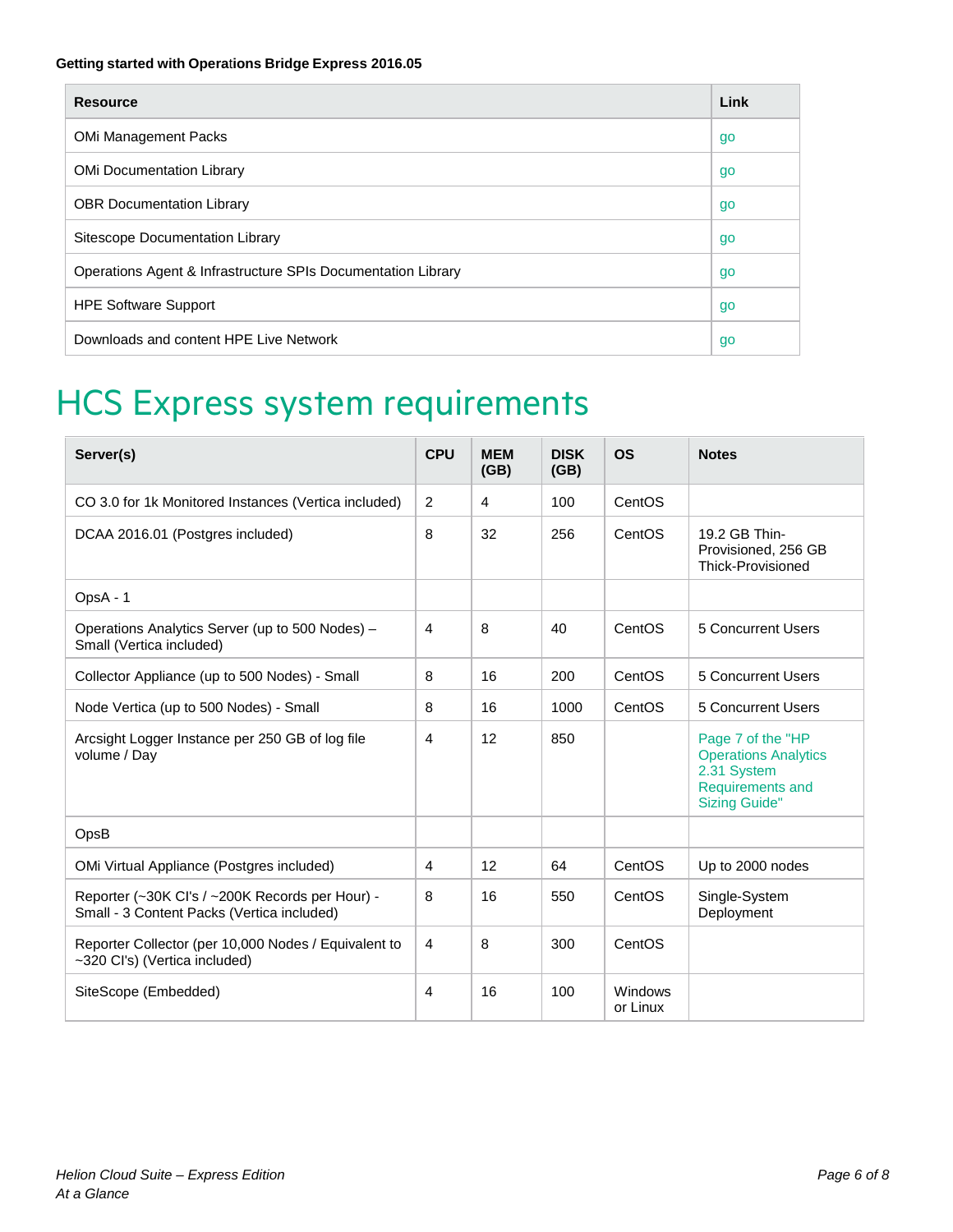# <span id="page-6-0"></span>HCS Express supported use cases

| <b>Product</b> | <b>Use Case</b>                                                                                                                             |
|----------------|---------------------------------------------------------------------------------------------------------------------------------------------|
| DCA - SA       | As a HCS Admin, I should be able to provision VMs on vCenter using SA's virtualization feature                                              |
|                | As a HCS Admin, I should be able to define OS build plans, patch policies.                                                                  |
|                | As a HCS Admin, I should be able to create service designs & service offerings that can provision OS on a<br>compute                        |
|                | As a HCS Admin, I should be able to create service designs & service offerings to attach, scan and remediate<br>patch policies              |
|                | As a HCS consumer, I should be able to use the operator portal to initiate a server provisioning task for physical<br>and virtual servers   |
|                | As a HCS consumer, I should be able to use the operator portal to scan/remediate a server or group of servers<br>for patching policies      |
| 00             | As a HCS Admin, I need support for Runbook Automation                                                                                       |
| DCA - ITOC     | As a HCS Admin, I should be able to create policy elements and group them into IT Compliance policies                                       |
|                | As a HCS Admin, I should be able to expose those policies to select organizations (and /or) catalogs                                        |
|                | As a HCS Admin, I should be able to create service designs & service offering with policies as options                                      |
|                | As a HCS Consumer, should be able to view my service's compliance details                                                                   |
|                | As a HCS consumer, I should be able to use the operator portal to scan/remediate a server or group of servers<br>for IT Compliance policies |
| <b>CO</b>      | As a HCS Admin, I should be able to view and report on the cloud management platform's infrastructure<br>resources                          |
|                | As a HCS Admin, I should be able view and report on the cloud management platform's infrastructure resources<br>that I oversee              |
| OMi            | As a HCS Admin, I should be able to view all events (from CO) on my OMi event console                                                       |